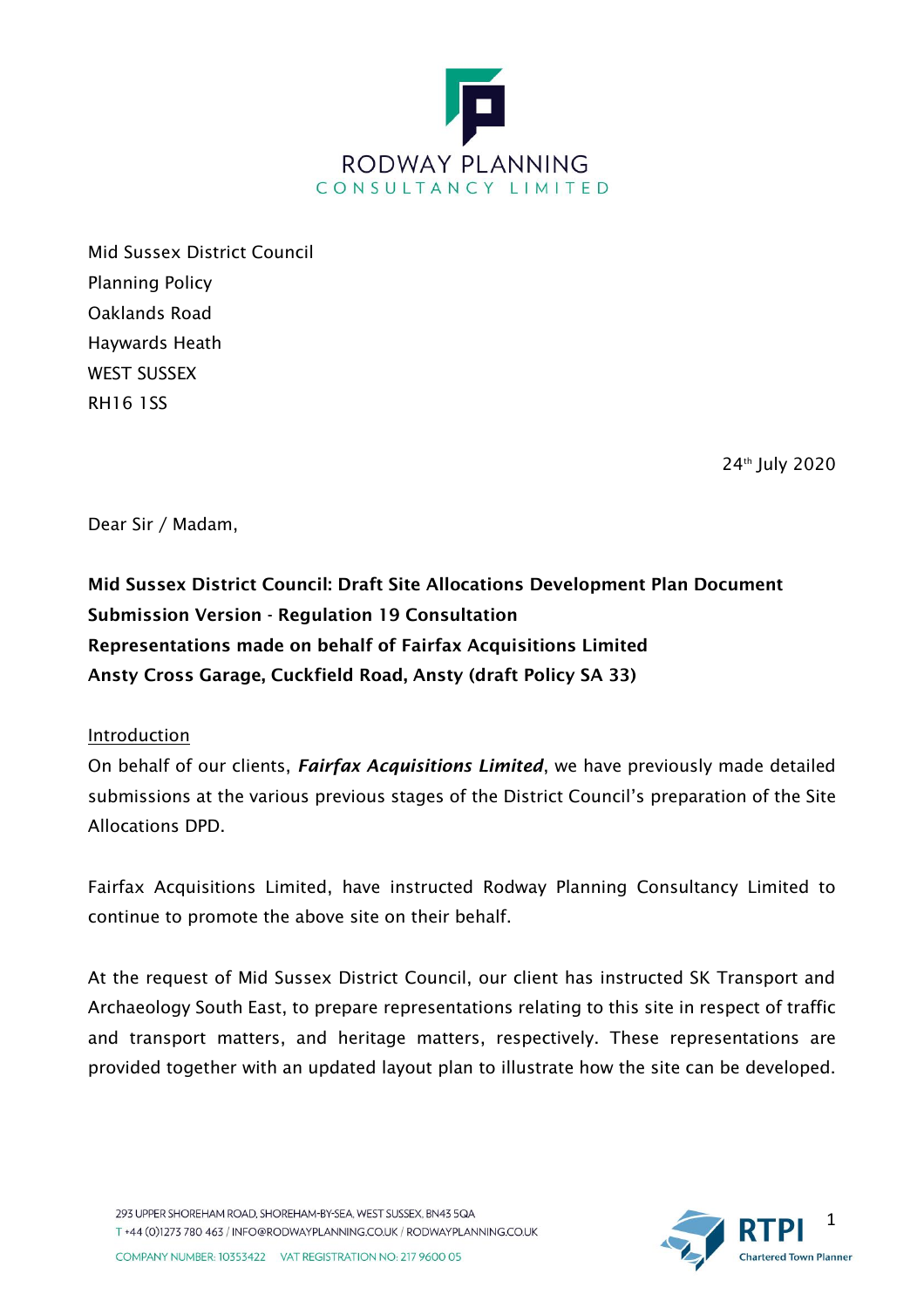

## Revised Layout Plan

With respect to the layout plan, it will be noted that the site density has been reduced. Following the further detailed consideration by SK Transport, they determined that the site constraints did not provide sufficient opportunity for a layout of an increased density as previously envisaged. Parking and on-site turning have led to the number of units being reduced to 10 dwellings, as indicated on the accompany layout drawing (drawing number 2026/SK.04 Revision B).

## Policy SA 33

My clients are supportive of the District Council's proposed allocation of this site in the Submission version of the Site Allocations DPD. Our clients are committed to continue to work with the District Council in order to deliver housing on this site in accordance with the guiding principles set out in the policy.

As confirmed above, the illustrative site layout plan has been revised, with a new layout showing 10 houses, served by 17 car parking spaces (1.7 spaces per dwelling). The car parking area has been carefully integrated into the layout to ensure it does not dominate the development. The layout also offers other environmental improvements, with each dwelling now being provided with a good sized private garden space to their rear, as well as soft landscaping opportunities within the site and to its boundaries. The scheme also provides for a good mix of house sizes (including smaller dwellings), in order to meet local needs.

This revised scheme will provide an efficient use of the site in a deliverable manner, whilst providing the opportunity for a robust landscaping scheme that will positively address Cuckfield Road and relate well to the adjacent Cross Cottages, whilst retaining the rural character of the lane to the north of the site.

The layout will ensure that the existing mature vegetation adjacent to the rural lane to the north of the site will be retained, with the use of hard boundary treatments minimised, in

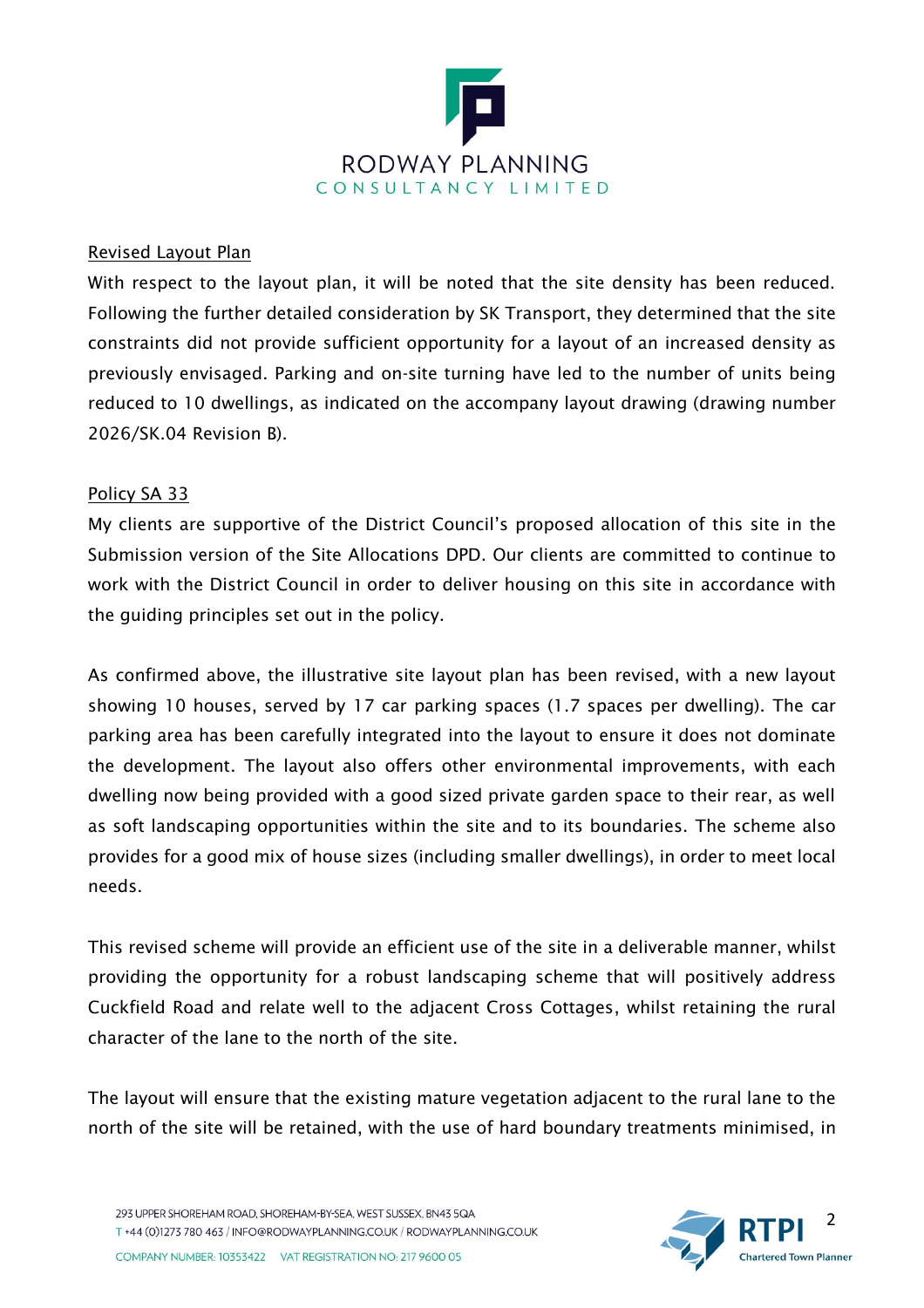

order to protect the rural character. A comprehensive landscape scheme to enhance the setting and provide an appropriate buffer to the service station will be detailed in the full planning application submission, but the reduced density will make it easier for this to be achieved.

Heritage matters are considered in the accompanying submission from Archaeology South East. However, we can confirm our position is that the proposed 10 unit scheme will adequately protect the rural character of the setting of the adjacent Grade II listed buildings at The Ancient Farm and Old Cottage. This will be ensured via the careful treatment of the frontage to the west of the site, which will be detailed in the planning application submission, together with a detailed Heritage Statement. In any case, we are confident that given the physical separation between the Listed buildings and the application site, and the intervening development and features (including the Petrol Filling Station forecourt, canopy, car wash facility, and the public highway) that there would not be any impact on the setting of these heritage assets.

It is understood that the Policy requires the provision of a noise assessment to inform any necessary mitigation required to provide an acceptable standard of accommodation for each of the dwellings, arising from the Ansty Service Station operations. This will be provided in support of the planning application submission. It is important to note that the applicant is comfortable that if any issues are raised in respect of noise, that they can be successfully mitigated via detailed design, including the installation of suitable glazing to the new residential units and acoustic fencing to site boundaries.

Although a previously developed site, it is understood that there is a requirement for a net gain in biodiversity and Green Infrastructure as part of the development proposals. The scheme's architect will engage with the applicants ecology consultants on this matter to ensure that the proposals detailed design takes this into account.